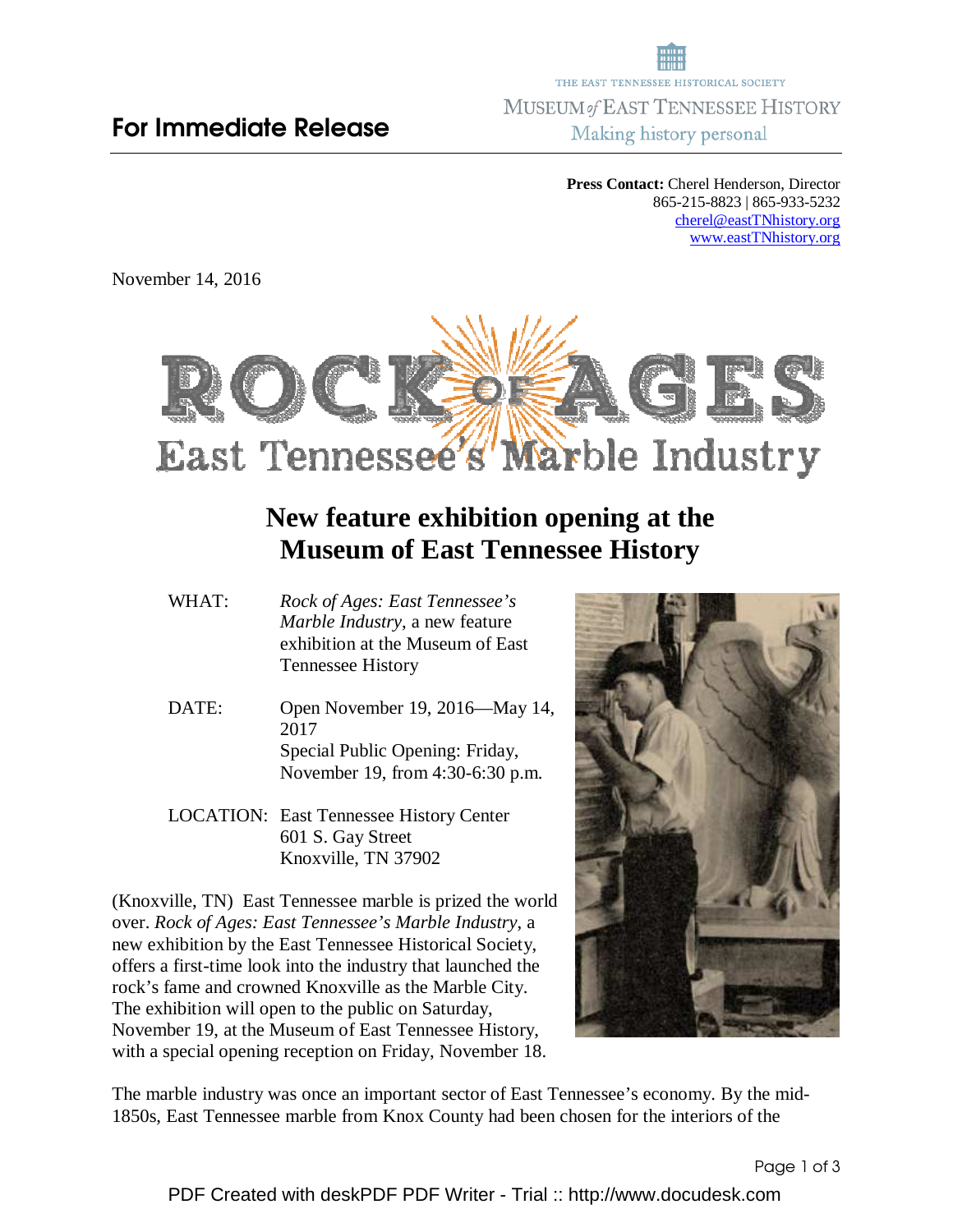Tennessee State Capitol and marble from Hawkins County was being installed inside the new House and Senate wings of the United States Capitol. In the decades that followed, East Tennessee's varicolored marble was sought by architects and patrons for the interiors of a variety of public buildings: state capitol buildings, courthouses, city halls. Tennessee marble would soon also be ordered for high traffic railroad terminal flooring across the United States and Canada.

In the 1870s, with the example of Knoxville's handsome new Custom House, the marble became known for its strength and durability as an exterior stone. The Custom House marble was extracted from a quarry in the Forks of the River district, near the confluence of the French Broad and Holston Rivers. By 1873, this quarry was being operated by the Knoxville Marble Company, one of East Tennessee's first modern marble businesses. Others were soon to follow on



both sides of the Tennessee River, the Crescent Marble Company in the Boyd's Bridge area provided marble for the Memphis Custom House (completed 1885) and the Ross and Mead Marble quarries, developed by John M. Ross in the Island Home section furnished marble for two exemplary museum buildings: the Morgan Library (1906) and the National Gallery of Art (1941). While the Mead quarry pit is now filled with water, the integrity of the Ross quarry has been preserved. Both quarries are situated in Knoxville's Urban Wilderness, within the Ijams Nature Center. What remains of the industrial landscape includes a rock wall created from marble waste blocks, two intact pits that demonstrate bench quarrying techniques, historic road traces and railroad berms, scattered piles and stacks of marble blocks, and the location of the former railroad bed.

Along this same railroad line, about 4 miles south in the Vestal neighborhood, is the Candoro Marble Company's office and mill buildings. Candoro, founded in 1914, housed a marble mill, finishing plant, and shipping office for the John J. Craig Companies, which had quarries in both Knox and Blount counties. The company office building, a Beaux Arts masterpiece designed by Knoxville architect Charles Barber in 1923, is a fine example of exterior use of light pink marble. The interior walls and floors served as a showroom for the types and finishes of marble offered by the company.

Reminders of the once prominent Tennessee marble industry can be seen today, in late  $19<sup>th</sup>$ , early 20<sup>th</sup> century buildings on Gay Street and other corners of downtown, in building facades, steps and entranceways, and interior lobbies. The Knoxville Post Office and Federal Building on Main Street is a particularly fine example dating from the 1930s. And Knoxville, a city that has won national recognition for historic preservation, continues to embrace its marble heritage in modern buildings. Notice how seamlessly the new three-story East Tennessee History Center adjoins the original Custom House and how the exterior marble of the contemporary Knoxville Museum of Art brings the building's formal geometry to life.

The exhibition includes more than two dozen artifacts and numerous photographs and illustrations representative of Tennessee's unique marble story. Some feature items include a